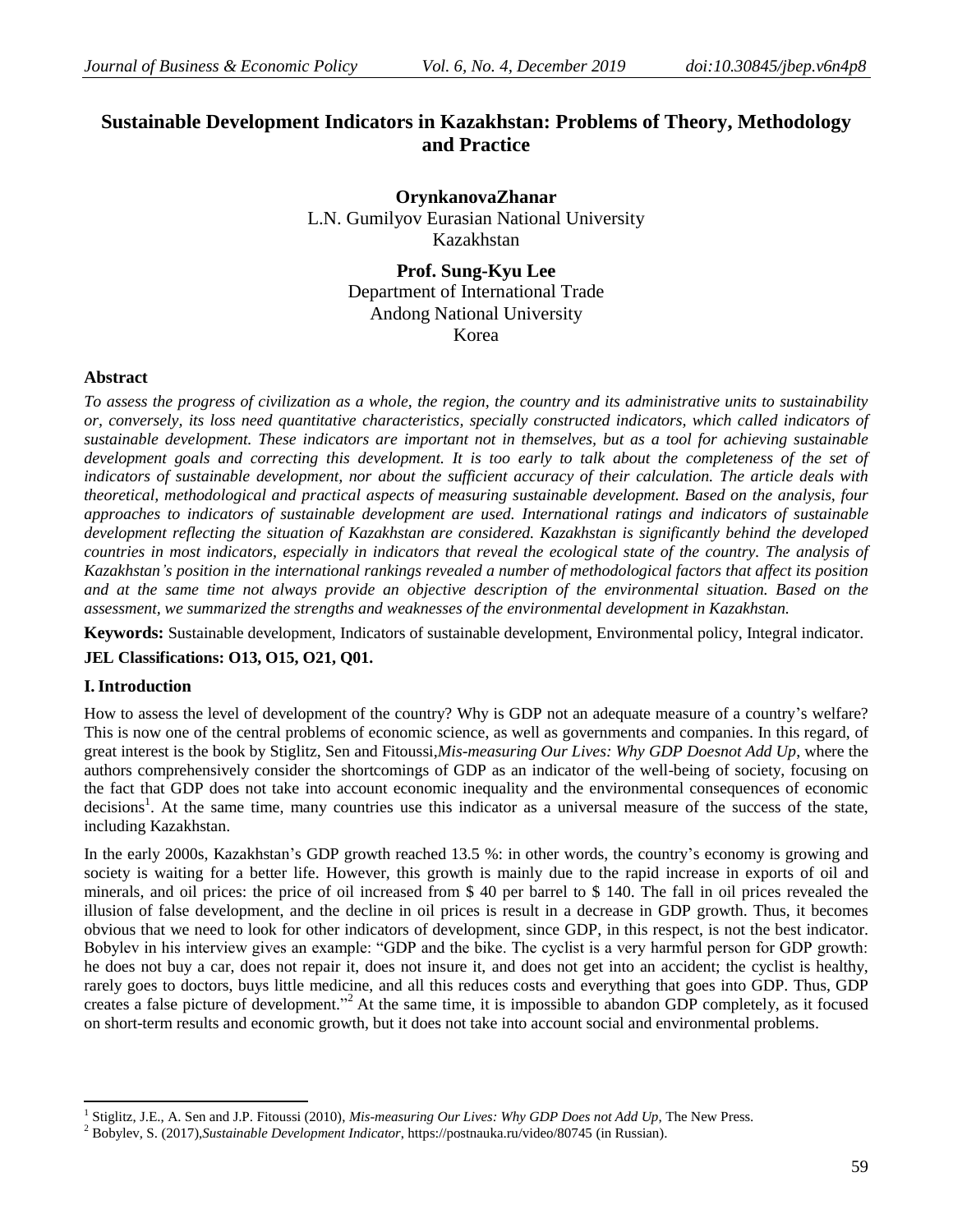For example, BRICS is a group of five rapidly developing countries that has a third of the world's GDP. But how will GDP growth be achieved? In China, growth achieved at the expense of critical environmental problems, and the same picture appears in India and Brazil. In economic theory, a clear conclusion is reached so that GDP can grow, but this can occur due to the degradation of nature and the growth of social problems. GDP, for example, does not reflect health. It does not convey the gap, and in the world and Kazakhstan it is an acute problem — the gap between rich and poor. That is, GDP is growing, the poor are getting poorer, the rich are getting richer. When we talk about GDP growth in Kazakhstan, the golden era of GDP in the early 2000s, it should be noted that the country lived at the expense of depletion and degradation of natural capital. Kazakhstan extracted oil, gas and coal, cut wood, quickly sold it, and our GDP grew. But from the point of view of sustainable development, this is an absurd situation, because sustainable development is development in the interests of future generations. It is clear that the well-being of future generations is undermined by the depletion of natural capital. And so the question arises: how to measure all this? After all, if we measure something wrong, then we will do something wrong. How to assess the development of the economy and society? These questions are answered by a stormy, completely new branch of economic science related to *indicators of sustainable development*.

## **II. Theoretical Aspects of** *Sustainable Development Indicators*

*Indicators of sustainable development* should reflect the economic, social and environmental aspects of meeting the needs of the present generation without limiting the needs of future generations to meet their own needs. For development to be considered sustainable, it must take into account the achievement of economic growth, but it must be balanced with the needs of society to improve the quality of life and to prevent environmental degradation. Indicators are designed to solve the following four tasks:

| Task                     | Contents                                                                 |
|--------------------------|--------------------------------------------------------------------------|
| Definition<br>of<br>(1)  | - identifying specific policy objectives for sustainable development in  |
| objectives               | quantitative form;                                                       |
|                          | - developing strategies for future development;                          |
|                          | - forecasting the impact of planned activities.                          |
| (2) Management           | - monitoring the achievement of sustainable development goals;           |
|                          | - assessment of progress;                                                |
|                          | - assessing the effectiveness of previous policies;                      |
|                          | - information for planning and decision making by authorities;           |
|                          | - improving the quality of management decisions, taking into account the |
|                          | positions and interests of different groups of the population.           |
| (3) Assessment of the    | - interregional comparisons, justifications of transfers;                |
| situation in the country | -relation of the region with the international community, attraction of  |
| and the world            | foreign investments, programs, grants.                                   |
| (4) Public participation | - information, training, communication with society and individual       |
|                          | groups;                                                                  |
|                          | -involvement of the public in civic activities.                          |

In the context of policy development and in connection with the above tasks, *sustainable development indicators* should perform the following four functions.

First, define or express objectives arising from national strategic programs. The indicators reflect the key objectives and activities identified in the country's socio-economic development programs. This will make it possible to set a number of targets for each indicator, thus providing a clearer vision and understanding of the overall policy objectives.

Second, provide a basis for assessing the implementation of these strategies at different levels (technical and management objectives). Indicators enable the measurement, monitoring, evaluation and analysis of the rate and efficiency of the movement towards the achievement of sustainable development and to adjust the overall policy and thus to steer development in the right direction, ensuring its stability. It also makes it possible to transfer responsibility for the achievement of certain individual targets to different agencies (e.g., health or employment indicators) and even to carry out (partial) evaluation of the effectiveness of certain elements of the governance structure in achieving certain policy objectives.

Third, indicators can also be used to inform planning and decision-making processes. It is advisable, first of all, to inform about the consequences and the results of implementation of special programs for sustainable development adopted in some departments and organizations, so that these impacts and outcomes could be analyzed in a broader context.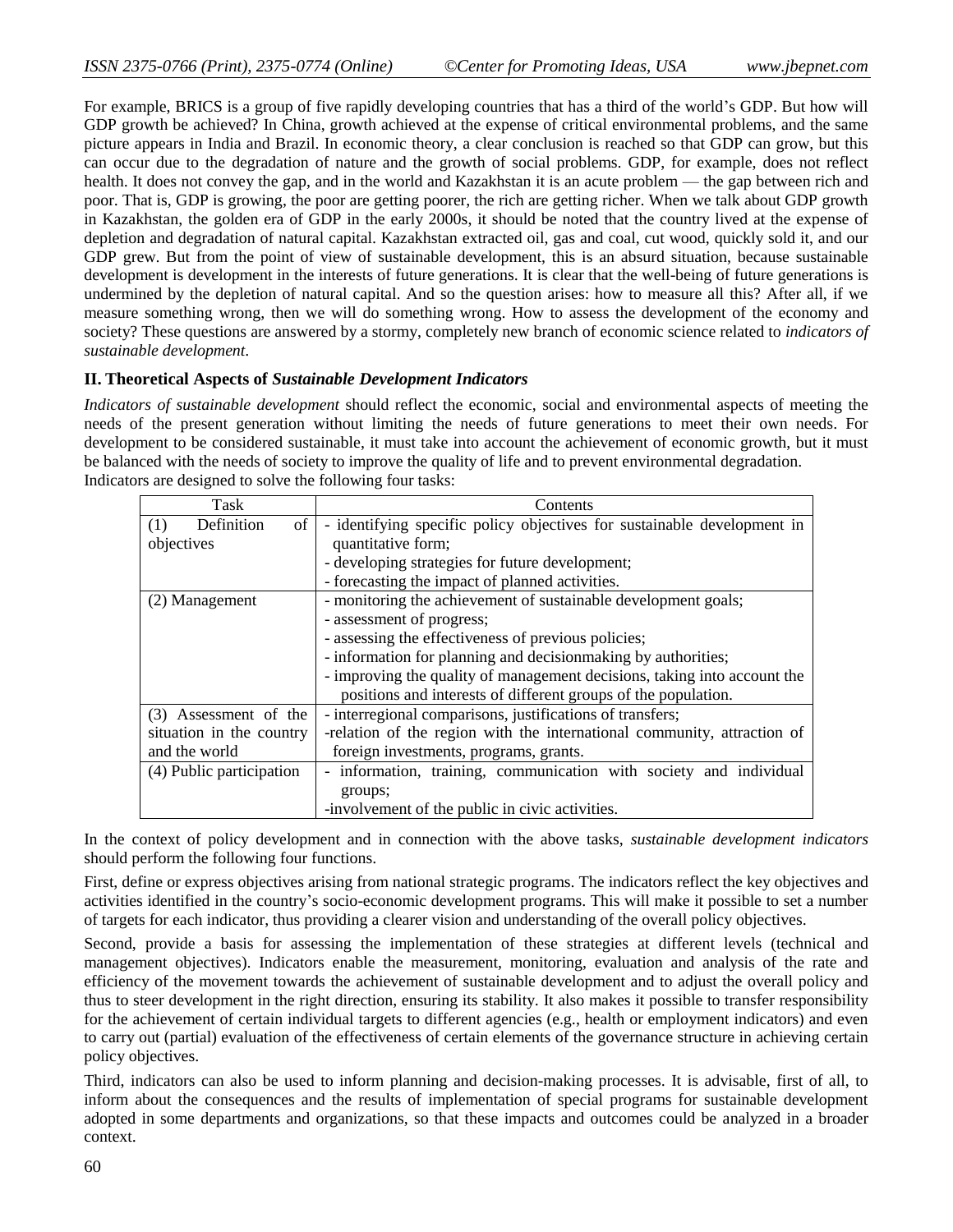For example, indicators can be used as a basis for assessing the long-term sustainability of socio-economic policies and programs, as well as for identifying additional opportunities for more active participation of individual organizations in sustainable development that are not so obvious as to be identified at the first review.

Finally, to inform the general public about the implementation of the strategies and the pace of progress towards sustainable development in a clear and accessible manner that can stimulate the necessary changes in the behavior of the population.

There are many approaches and methods for assessing the environmental status and sustainable development at different territorial levels. One of these tools is the numerous environmental ratings that can evaluate countries, regions, cities, companies and enterprises. Ratings represent research results in a form that is accessible not only to the scientific community, but also to the general public, so they are often cited in the media. Currently, global environmental ratings have become an important element in assessing the achievements of individual countries in the field of preserving a favorable environment, sustainable development, a movement towards a "green" economy, the implementation of responsible climate policy, and others<sup>3</sup>.

To overcome the paradox and absurdity of GDP, it is necessary to pay attention to *indicatorsof sustainable development*. The world now has several approaches to indicators of sustainable development. We can divide these approaches into 4 groups: (1) the integral indicator of sustainability, (2) a system of indicators or indicators of sustainable development, (3) specific indicators, particular indicators, and (4) sociological survey.We examined these approachesin more details in Table 1.

| Approach                 | Name of indicators                                                                                                                                                                                                                                                                                                                                                                                                                                                                                                                                                                                                                                                                                                                                                                                                                                                                                                                                                                                                                                                                                                                                                                                                                                                                                                                                                                                                                                                                                                                                                                                                                                                                                                                                                                                                       | <b>Advantages</b>                                                                                                                                                                                                                                | <b>Disadvantage</b>                                                                                                                                                                                                                                                        |
|--------------------------|--------------------------------------------------------------------------------------------------------------------------------------------------------------------------------------------------------------------------------------------------------------------------------------------------------------------------------------------------------------------------------------------------------------------------------------------------------------------------------------------------------------------------------------------------------------------------------------------------------------------------------------------------------------------------------------------------------------------------------------------------------------------------------------------------------------------------------------------------------------------------------------------------------------------------------------------------------------------------------------------------------------------------------------------------------------------------------------------------------------------------------------------------------------------------------------------------------------------------------------------------------------------------------------------------------------------------------------------------------------------------------------------------------------------------------------------------------------------------------------------------------------------------------------------------------------------------------------------------------------------------------------------------------------------------------------------------------------------------------------------------------------------------------------------------------------------------|--------------------------------------------------------------------------------------------------------------------------------------------------------------------------------------------------------------------------------------------------|----------------------------------------------------------------------------------------------------------------------------------------------------------------------------------------------------------------------------------------------------------------------------|
| Integral Stability Index | <b>Adjusted Net SavingsIndex</b> <sup>4</sup> (1993, World Bank): Based on official<br>statistics, characterizes the rate of accumulation of national savings<br>after taking into account the depletion of natural resources and damage<br>from environmental pollution. It measured as a percentage of gross<br>national income.<br><i>Environment PerformanceIndex</i> <sup>5</sup> (2006, Yale University Center for<br>Environmental Policy and Law(USA): this index is calculated in two<br>large groups: environmental health (protection of human health against<br>environmental hazards caused by human activities) and ecosystem<br>viability (protection of ecosystems and use of resources). The<br>effectiveness of the environmental policy of the countries is assessed.<br>There are 9 categories of environmental problems and 19 indicators.<br>Global Innovation Index <sup>6</sup> (2007, Cornell University(USA), INSEAD<br>International Business School (France) and WIPO): this index is<br>calculated by 7 groups of indicators. It shows the potential of<br>innovative activity of the states.<br><b>Human Development Index</b> <sup>7</sup> (1990, United Nations Development<br>Program): this index is calculated annually for cross-country<br>comparison and measurement of living standards, literacy, education<br>and longevity as the main characteristics of the human potential of the<br>study area.<br><b>The Ecological Footprint</b> <sup>8</sup> (1992, Global Footprint Network): an<br>indicator of human impact on the environment, which allows us to<br>calculate the size of the surrounding area necessary for the production<br>of environmental resources consumed by us and the absorption of<br>waste. On a global scale, the ecological footprint indicates how | Convenient and easy to<br>understand.<br>2. A huge number of<br>different indicators with<br>an emphasis on the<br>economy, society or<br>environment.<br>3. Objectivity, as the<br>calculation is carried out<br>byindependent<br>organizations | 1. Geographicaldifferences of<br>countries, differences in<br>economic and social<br>development are not considered.<br>2. Nogenerally accepted integral<br>indicator.<br>3. Due to the need for complex<br>calculations, the data for<br>calculations are often outdated. |
|                          | quickly humanity consumes natural (natural) capital. Measured in<br>square kilometers.                                                                                                                                                                                                                                                                                                                                                                                                                                                                                                                                                                                                                                                                                                                                                                                                                                                                                                                                                                                                                                                                                                                                                                                                                                                                                                                                                                                                                                                                                                                                                                                                                                                                                                                                   |                                                                                                                                                                                                                                                  |                                                                                                                                                                                                                                                                            |
|                          | <b>Sustainable Society Index</b> <sup>9</sup> (2006, Foundation for Sustainable<br>Society(Netherlands)): this index is calculated in three areas – social,<br>environmental and economic well-being of 21 indicators.                                                                                                                                                                                                                                                                                                                                                                                                                                                                                                                                                                                                                                                                                                                                                                                                                                                                                                                                                                                                                                                                                                                                                                                                                                                                                                                                                                                                                                                                                                                                                                                                   |                                                                                                                                                                                                                                                  |                                                                                                                                                                                                                                                                            |

**Table 1. Classification of Approaches to Indicators of Sustainable Development**

 $\overline{a}$ 

Alekseeva, N.N., M.A. Arshinova, and A.I. Bancheva(2018), "Russia's Position in International Environmental Ratings‖,*RUDN Journal of Ecology and Life Safety*,26(1), pp.134~152

<sup>(</sup>doi10.22363/2313-2310-2018-26-1-134-152).

<sup>4</sup>*The Little Green Data Book* (2017), Washington, DC: World Bank. (doi: 10.1596/978-1-4648-0928-6), http://documents.worldbank.org.

<sup>5</sup>Hsu, A. *et al*. (2016),*The 2016 Environmental Performance Index*, New Haven, CT: Yale University(www.epi.yale.edu.)

<sup>6</sup> *The Global Innovation Index 2018: Energizing the World with Innovation* (2018), Cornell University, INSEAD, and the World Intellectual Property Organization, https://www.wipo.int/publications/ru/details.jsp?id=4330.

<sup>7</sup>*Human Development Indices and Indicators* (2018), United Nations Development Program, New York,www.undp.org.

<sup>8</sup>*Global Footprint Network* (2016), National Footprint Accounts, 2016 Edition, https://www.footprintnetwork.org.

<sup>9</sup> *Sustainable Society Index* (2016), Sustainable Society Foundation, http://www.ssfindex.com.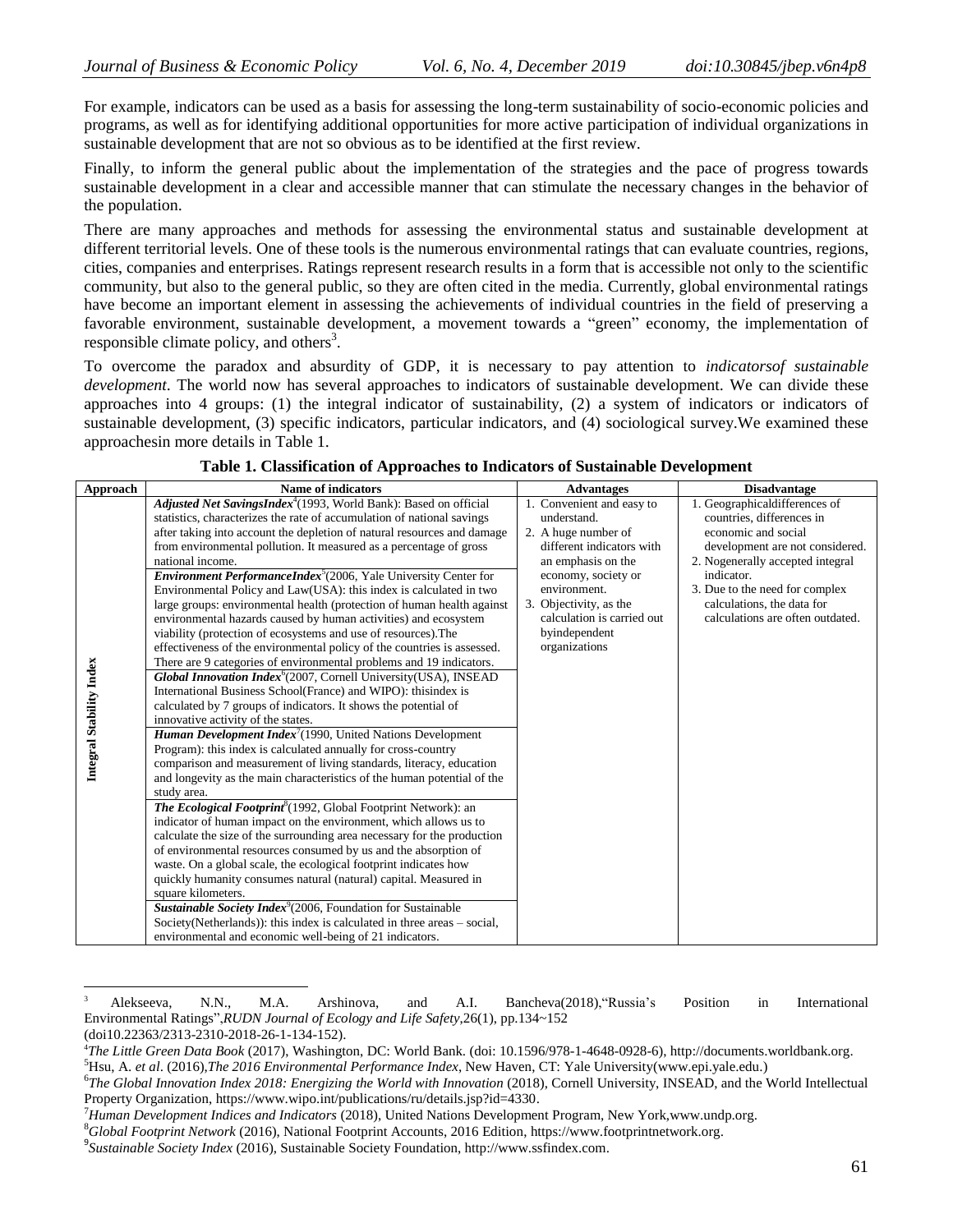| Approach                                                                    | Name of indicators                                                                                                                                                                                                                                                                                                                                                                                                                                                                                                                                                                                                                                                                               | <b>Advantages</b>                                                                                                                                                                                                  | <b>Disadvantage</b>                                                                                                                                   |
|-----------------------------------------------------------------------------|--------------------------------------------------------------------------------------------------------------------------------------------------------------------------------------------------------------------------------------------------------------------------------------------------------------------------------------------------------------------------------------------------------------------------------------------------------------------------------------------------------------------------------------------------------------------------------------------------------------------------------------------------------------------------------------------------|--------------------------------------------------------------------------------------------------------------------------------------------------------------------------------------------------------------------|-------------------------------------------------------------------------------------------------------------------------------------------------------|
| <b>System of Indicators or<br/>Indicators of Sustainable</b><br>Development | <b>The UN sustainable Development Goals.</b> These goals adopted in 2015<br>and signed by all countries of the world. It is a three-tier system. The<br>sustainable development goals are set for 2030. There are absolutely<br>clear indicators, indicators and quantitative measurements. 17 goals,<br>for each goal several tasks (just their above 160). For each task, there<br>are several quantitative indicators, more than 230 of them.<br>The OECD system of indicators explains the relationship between the<br>economy and the environmental protection, identifies economic-<br>environmental and socio-environmental relationships. It is a model of<br>"Pressure-state-reaction". | 1. Coverage of all elements<br>of sustainable<br>development.<br>2. The opportunity to study<br>a particular subject or<br>aspect in sufficient detail.                                                            | 1. Difficulty in perceiving a huge<br>number of indicators.<br>2. Only a few countries keep a<br>statistical record of all<br>recommended indicators. |
| Particular Indicators<br>Specific Indicators,                               | The indicator of energy efficiency and energy intensity shows the<br>amount of energy resources to obtain a unit of the final result.<br>Carbon footprint and carbon economy are the amount of greenhouse<br>gas emissions generated as a result of human activities.                                                                                                                                                                                                                                                                                                                                                                                                                            | 1. Ease and convenience in<br>the perception of specific<br>information.<br>2. The use of private<br>indicators in thematic<br>areas gives a much<br>clearer picture of the<br>situation with stability<br>levels. | 1. Narrow focus: to complete the<br>picture it is necessary to take<br>into account several specific<br>indicators.                                   |
| <b>Public Opinion Poll</b>                                                  | Questionnaires, surveys of the population on how satisfied they are<br>with the level of their lives, how satisfied they are with the state of the<br>environment, how satisfied they are with how the government solves<br>environmental problems. This is also an important indicator of the<br>state of society and development. It is very widely used now in the<br>world in various countries.                                                                                                                                                                                                                                                                                             | Study and<br>1.<br>identification of<br>problems of<br>public concern.                                                                                                                                             | 1. Subjectivity.                                                                                                                                      |

This table shows the following approaches, each of which has its advantages and disadvantages.

## **(1) First approach**

Integrated indicators of sustainable development are actively developed by various public organizations (UN, World Bank, OECD, etc.) and universities.The multiplicity of existing approaches to the assessment of stability of development of economy leads to the conclusion that the universally accepted approach or measure did not yet exist. Individual countries are developing their own indicators to measure sustainability.

The main difficulty in compiling complex indices is the adequacy of the parameters for the presentation of interrelated components of environmental development (economy, social sphere, institutions, scientific and technological policy, environmental indicators and other aspects). A publication by German scientists<sup>10</sup>, analyzing sustainable development indices with the characteristic title of "Measurement of the immeasurable", refers to the need for a correlation between baseline indicators in the development of environmental indices. According to the authors, the selected sustainability indicators are currently used, often are misled when making decisions on environmental issues. Furthermore, the objectivity of the indices is complicated by the need to take into account the different geographical conditions and levels of socio-economic development of countries.That is why some international organizations, including the European Environment Agency<sup>11</sup>, prefer sets of individual indicators to the development of complex indices, which may be less reliable than their components. The aggregation of diverse indicators into a single index raises a number of ―technical‖ issues addressed in the report of the UN Commission on Sustainable Development (Report on the Aggregation of Indicators for Sustainable Development, 2001). A key consideration when aggregating the information in the indices is the determination of the weights of the baseline without too much subjectivity and without losing their significance. The higher the level of information aggregation, the more difficult it is to weigh incomparable values. It is difficult to bring together different regions with different priorities and disparate problems. The best solution is the selection of weights that suit all regions. But reaching consensus is extremely difficult. As a solution, it is proposed that each region independently determine the weights of indicators on the basis of established priorities. However, it should be borne in mind that the results in this case are incomparable, and this makes it difficult to further analysis. A compromise solution is the use of differentiated weights for individual regions for internal analysis and the use of uniform weights for interregional comparisons $^{12}$ .

 $\overline{a}$ 

<sup>&</sup>lt;sup>10</sup>Böringer, C. and P.Jochem (2007), "Measuring the Immeasurable: A Survey of Sustainability Indices", ZEW Discussion Paper, No. 06-073.

<sup>11</sup>*EEA Technical Report*(2014),*Digest of EEA Indicators 2014*, European Environment Agency.

<sup>&</sup>lt;sup>12</sup>Indicators of Sustainable Development of Russia: Ecological and Economic Aspects (2001) by S. N. Bobylev and P. A. Makeenko, Moscow(in Russian).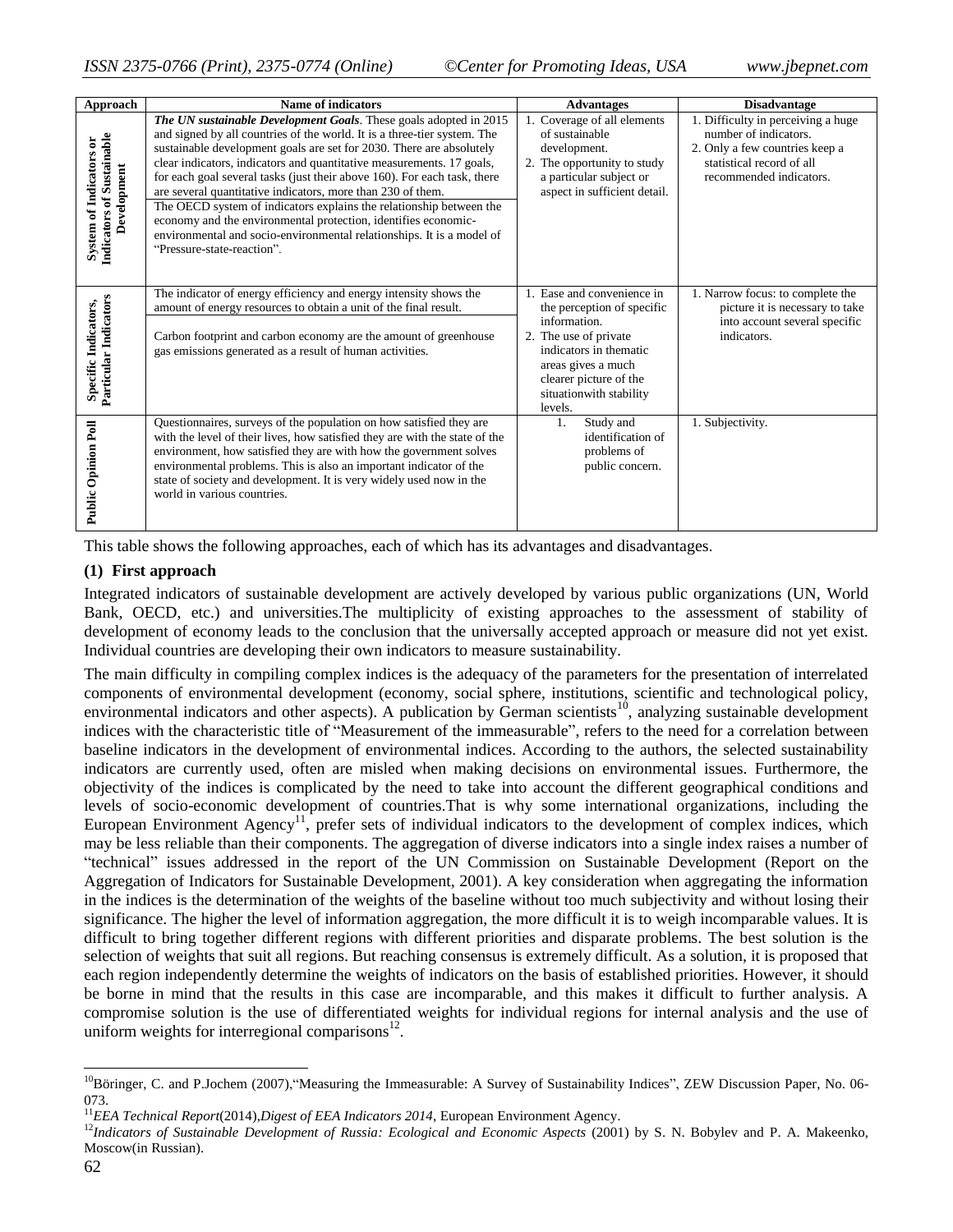The process of information aggregation is formalized as follows. At the first level, the weights of the indicators for the selected problems are determined in order to obtain an index for each problem. At the second level, intermediate indices are weighed and the index is determined by the selected areas. At the third level, the indices of the second level are weighed and a single index is determined.

It is possible to aggregate to the level of the main aspects of development like environmental, economic, social, institutional, and to obtain an index for each of these aspects. The ecological aspect unites air, land, oceans, seas, coasts, clean water, and biodiversity. The economic dimension combines economic structure, production and consumption. The social aspect combines health, education, equality, housing, security, and population. The institutional dimension includes the organization and capacity of institutions.

#### **(2)Second approach**

As part of this development-oriented approach system of sustainability indicators, there are various options for the structure of such a system:

- $(i)$  The structure of "subject/problem-indicator", when a specific issue has a corresponding indicator. There are usually three groups of indicators: economic, social and environmental.
- (ii)Structure of "goals-objectives-indicators": hierarchical structure of the approach to indicator development. Goals and objectives can only be formulated and have, unlike indicators, no quantitative expression.
- (iii) Compact system and key/basic indicators. Key indicators should be selected in such a way as to reflect the priority problems and specifics of the region, including the features of the current period of its development.
- (iv) Structure of the "theme and sub-theme indicator".
- (v) Differentiation of the structure of indicators into pressure-state-response indicators, which is characteristic of the Organization for Economic Cooperation and Development (OECD) systems)<sup>13</sup>.

One of the most comprehensive systems of sustainable development indicators was adopted in 2015. Sustainable Development Goals (SDGs), officially known as the *Transformation of OurWorld: the 2030Agenda for Sustainable Development* are a set of goals for future international cooperation that replaced the Millennium Development Goals at the end of 2015. These goals are planned to achieve from 2015 to 2030. The outcome document of the Transformation of Our World: An Agenda for Sustainable Development for the Period till 2030" contains 17 goals and 169 of the respective tasks.

The OECD system of environmental indicators is also widely recognized in the world. They are divided into several types:

- -Core set of OECD environmental indicators for assessing environmental performance.
- -Several sets of sectoral indicators to ensure the integration of environmental issues into sectoral policies.
- -Indicators derived from environmental reporting to ensure both the integration of environmental issues into sectoral policies and the sustainability of the use and management of natural resources.

It is expected that the OECD indicator system will provide an opportunity to clarify the links between the economy and environmental protection, thus increasing public awareness and promoting integrated policies. The OECD has developed a *pressure-state-response model* (JEM). Human activity exerts "pressure" on the environment and affects the quality and quantity of natural resources ("state"); society responds to these changes through environmental, general economic and sectoral policies and through changes in public consciousness and behavior ("pressure response"). The JEM model identifies causal links between economic activity and environmental and social conditions and helps decision makers and the public to see the linkages between these areas and to develop policies to address these issues. It is therefore a mechanism for selecting and organizing indicators in a form that is convenient for decision makers and the public. However, this does not mean ignoring the more complex relationships in ecosystems, as well as economic, environmental and socio-environmental linkages. "Pressure" includes indirect and direct pressure (i.e., use of resources and release of pollutants and waste). Environmental pressure indicators are closely related to the nature of production and consumption, and often reflect the intensity of emissions or use of resources, as well as trends and changes over time. They can be used to illustrate the process of breaking the link between economic activities and related environmental problems. They can also be used to assess the effectiveness of national objectives and international commitments (i.e., plans to reduce emissions). The ecological state is related to the quality of the environment and the quantity and quality of natural resources. As such, they reflect the ultimate goal of environmental policy.

 $\overline{a}$ <sup>13</sup>Bobylev, S. N. (2007), "Indicators of Sustainable Development: Regional Dimension", *Handbook of Regional Environmental Policy*, Moscow: Acropolis, CEPR (in Russian).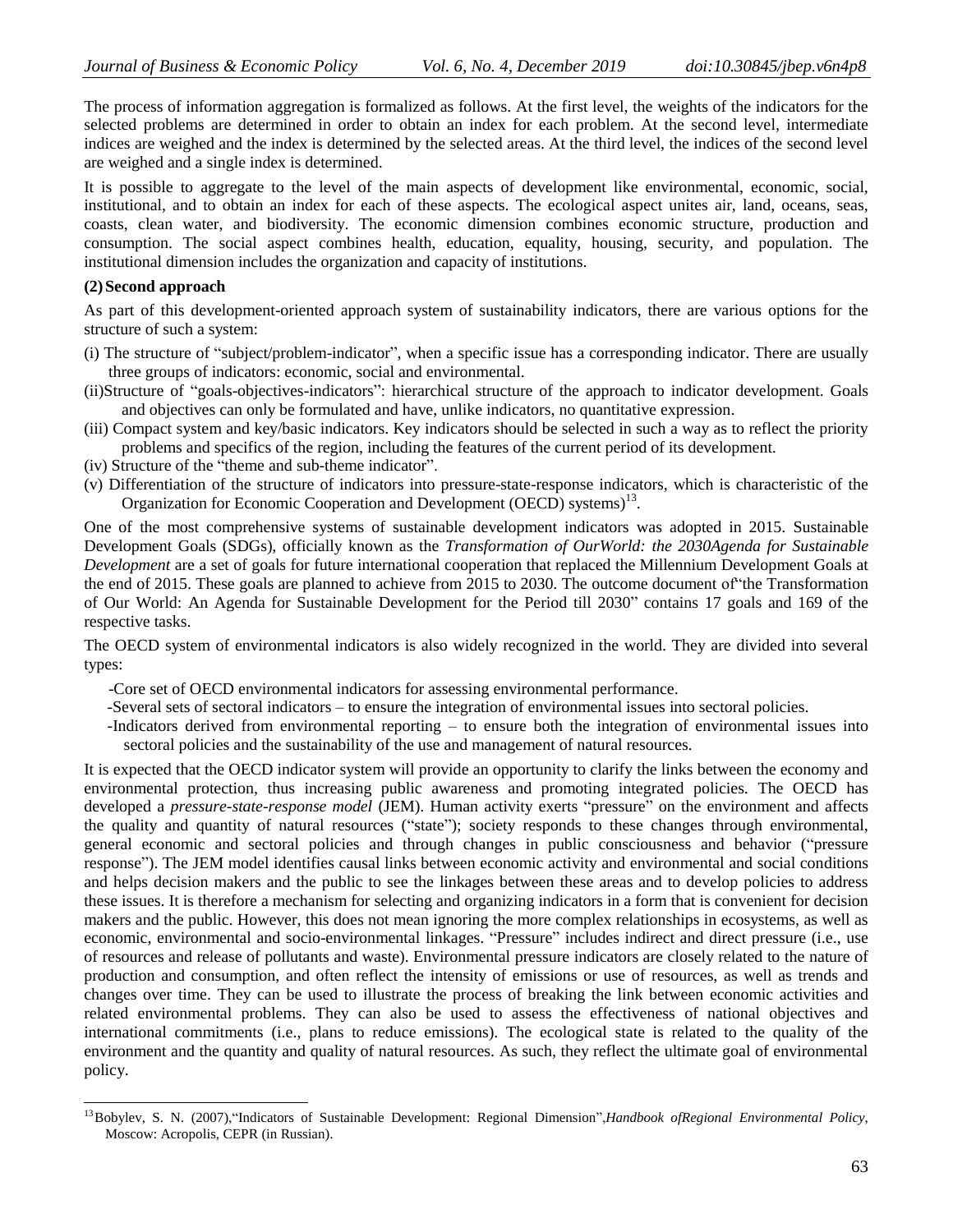Environmental indicators are designed to provide an overview of the environmental situation and its development over time. Examples are: (i) concentrations of pollutants in the environment,(ii) exceedance of critical loads, (iii)the impact of a certain level of pollution on the population or a decrease in the quality of the environment and related health effects, and (iv) the state of flora and fauna and natural resources. Response indicators reflect the extent to which society responds to environmental problems.

They involve collective and individual actions and reactions aimed at mitigating, adapting or preventing adverse environmental impacts caused by human activities or at preserving nature and natural resources. Examples of public response indicators are environmental costs, environmental taxes and subsidies, pricing structure, market share of environmentally friendly goods and services, rate of pollution reduction, and level of recycling.

The OECD JEM model formed the basis of many other indicator systems – in particular, the European Eurostat impact indicators. OECD environmental indicators are regularly used in related conservation activities and other analytical work; they can be used to monitor the integration process of making economic and environmental decisions, to analyze policy in the field of conservation and to assess conservation outcomes. They are also used in the broader OECD program on sustainable development indicators.

#### **(3)Third approach**

In recent years, the world is increasingly along with systems containing a lot of indicators, developed "compressed" system of indicators. A shortened list of so-called key (or basic) indicators of sustainable development reflecting important environmental issues is recommended for decision makers who need only the highest priority information on sustainable development and environmental protection. Along with aggregated indicators, environmental intensity indicators are widely used to assess the sustainability of regional and country policies, reflecting the cost of natural resources and the amount of pollution per unit of the final result. Indicators of energy intensity, environmental intensity and their types play an important role here. Material intensity is defined as the consumption of minerals and metals per unit of GDP. There includes consumption of primary and secondary materials, changes in inventories, and imports and exports of materials. The per capita consumption of materials is recommended as a supporting indicator for the analysis of material consumption trends. The indicator serves as an indirect characterization of industrial pollution and also reflects the level of economic development and the structure of the economy. Difficulties in calculating the indicator at the regional level are noted, as it is necessary to assess interregional flows of materials in semi-finished products. The indicator "per capita consumption of all types of energy" includes production, changes in stocks at the end of the year, imports minus exports. The indicator, on the one hand, is related to environmental indicators – climate change, air quality, land use, on the other hand, reflect economic and social aspects. The complexity of interpretation of this indicator is noted.

The importance of per capita energy consumption is largely determined by social, economic and geographical factors. More or less per capita energy consumption does not necessarily indicate greater or lesser sustainability. Therefore, this indicator should be complemented by other indicators of economic development and energy use. Renewable energy consumption as a share of total energy consumption reflects the dependence on exhaustible energy sources and is a good indicator of the country's sustainability. Renewable energy sources include hydro, geothermal, nuclear, solar, wind, tidal, bioenergy, industrial and municipal waste. Energy consumption is calculated as primary production plus changes in inventories, plus imports, minus exports.

By themselves, indicators of environmental capacity say little. Their main advantages are manifested in their measurement in dynamics or in comparison with other countries, economic structures, technologies, etc. Currently, the economy of Kazakhstan and its regions is extremely nature-intensive and requires much more specific consumption of natural resources (pollution) for production compared to the existing economic structures of other countries and modern technologies.

Private, specific indicators are very useful in informing the public about basic sustainability issues. This helps the public to understand what sustainability is and why it is important, as well as to assess the pace of the country's progress towards sustainable development. Experience shows that key indicators are often popular among the population when they reflect the issues that concern everyone. Their use to reflect sustainable development activities will increase public confidence in the authorities and promote public participation $14$ .

## **(4) Fourth approach**

The *indicators of sustainable development* obtained on the basis of sociological research are quite new for the world. Typical issues in this area include "satisfaction with environmental actions" on the part of the population. Sociological

 $\overline{a}$ <sup>14</sup>Bobylev, S. N. (2007), "Indicators of Sustainable Development: Regional Dimension", Handbook ofRegional Environmental Policy, Moscow: Acropolis, CEPR(in Russian).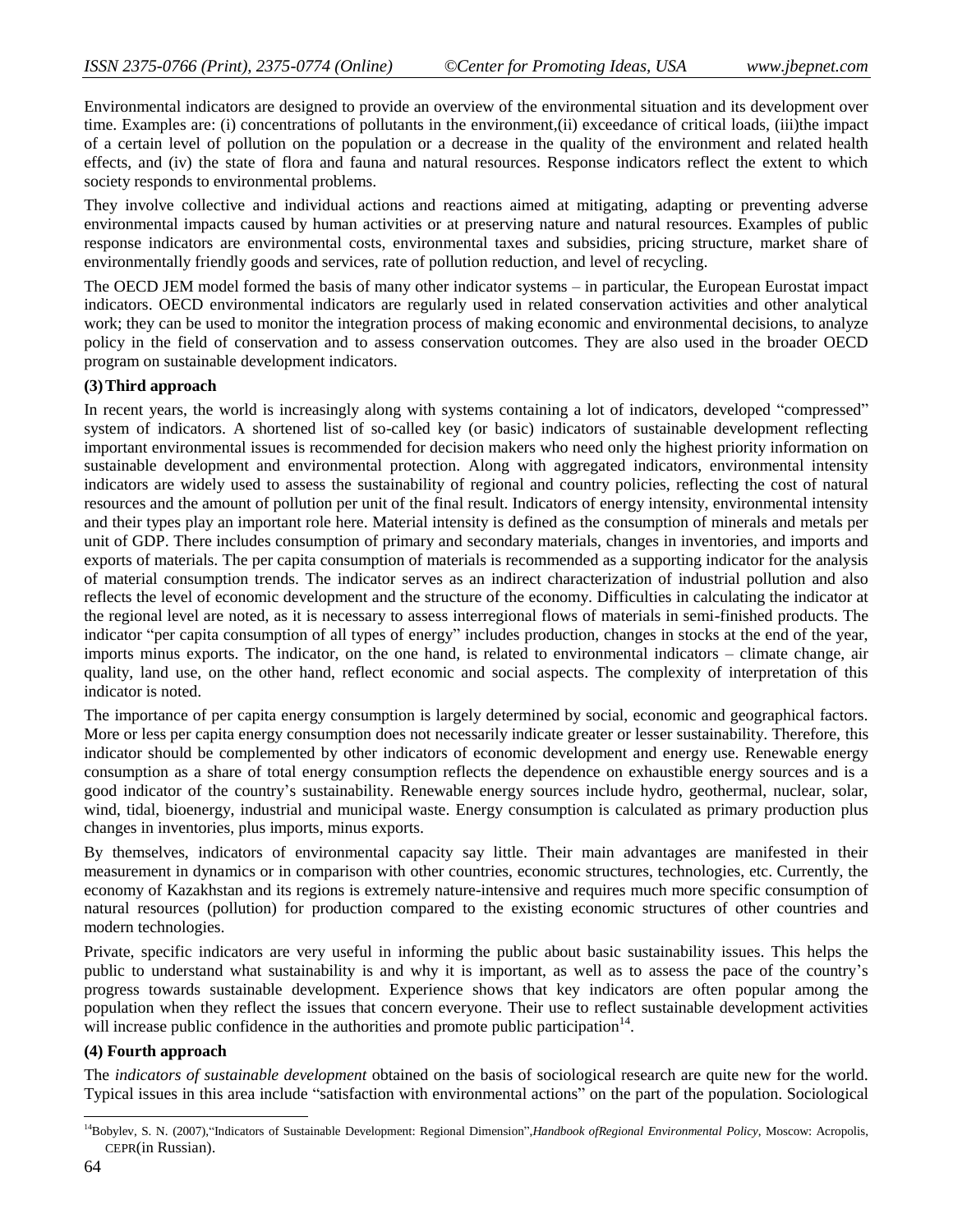survey is important for several reasons: firstly, it allows to obtain additional information about the level of sustainability in the country, and secondly, to collect additional information, ideas, opinions, alternative solutions to issues. Thus, all four approaches have their pros and cons. It seems logical that a *universal* approach to environmental assessment and sustainable development cannot be developed for all countries. To complete the picture, it is necessary to use different indicators.

### **III. Kazakhstan's Position in International Environmental Ratings**

International environmental ratings in recent decades have become an important tool for assessing the progress of countries in the implementation of environmental policies and sustainable development goals. To assess the sustainable development of Kazakhstan, we will present its results on the most representative ratings. And also compare Kazakhstan with the developed countries of the world.

A wide range of sustainability indicators characterizing international comparisons in the area of efficiency of natural resource potential use and environmental impact are presented in Table 2, compiled by country on the basis of data from various ratings and the World Bank. The selected comparison of indicators of the CIS countries, developed countries and BRICS is given.

|                          |                                   |                                          |                                   |                    | Sustainable<br><b>Society Index</b><br>Ranking 2016 |                           |                                           |                                   |                              |                                                                               |                                               |                                                                             |                                                                       |                                                                                 |                                                                                               |
|--------------------------|-----------------------------------|------------------------------------------|-----------------------------------|--------------------|-----------------------------------------------------|---------------------------|-------------------------------------------|-----------------------------------|------------------------------|-------------------------------------------------------------------------------|-----------------------------------------------|-----------------------------------------------------------------------------|-----------------------------------------------------------------------|---------------------------------------------------------------------------------|-----------------------------------------------------------------------------------------------|
| Countries                | Adjusted Net Savings (% GNI) 2015 | <b>Human Development</b><br>Index $2017$ | Global Innovation Index 2018/Rank | Wellbeing<br>Human | Environmental Wellbeing                             | <b>Economic Wellbeing</b> | Environmental Performance Index 2018/Rank | Ecological Footprint (gha/capita) | Happy Planet Index 2016/Rank | final energy consumption) 2015<br>Consumption (% of total<br>Renewable Energy | Forest Area (% of total<br>land area $)$ 2015 | per capita<br><b>Carbon Dioxide Emissions</b><br>$\frac{1}{2}$ (tomes) 2014 | Government Expenditure on Education (% of GDP) 2012-2017 <sup>®</sup> | Use (2011 PPP \$ per kilogram of oil equivalent) 2015<br>GDP per unit of Energy | Satisfaction with the State's Actions in Preserving the Environment (%)2012-2017 <sup>a</sup> |
| Norway                   | 20.6                              | 0.953/1                                  | 52.63/19                          | 5                  | 119                                                 | 1                         | 77.49/14                                  | 5.0                               | 36.8/12                      | 57.8                                                                          | 33.2<br>31.7                                  | 9.3                                                                         | 7.7                                                                   | 11.0                                                                            | 70                                                                                            |
| Switzerland              | 17.8                              | 0.944/2<br>0.939/3                       | 68.4/1<br>51.98/20                | 14<br>31           | 65<br>146                                           | $\mathbf{2}$              | 87.42/1<br>74.12/21                       | 5.8                               | 34.3/24<br>21.2/105          | 25.3<br>9.2                                                                   |                                               | 4.3<br>15.4                                                                 | 5.1<br>5.2                                                            | 19.4<br>8.0                                                                     | 77<br>52                                                                                      |
| Australia<br>South Korea | 8.1<br>18.5                       | 0.903/22                                 | 56.63/12                          | 19                 | 142                                                 | 8<br>11                   | 62.3/60                                   | 9.3<br>5.7                        | 24.8/80                      | 2.7                                                                           | 16.2<br>63.4                                  | 11.6                                                                        | 5.1                                                                   | 6.3                                                                             | 26                                                                                            |
| Kazakhstan               | 9.7                               | 0.800/58                                 | 31.42/74                          | 43                 | 138                                                 | 40                        | 54.56/101                                 | 5.6                               | 19.1/114                     | 1.6                                                                           | 1.2                                           | 14.4                                                                        | 3.0                                                                   | 5.3                                                                             | 51                                                                                            |
| U.K.                     | 4.3                               | 0.922/14                                 | 60.13/4                           | 12                 | 93                                                  | 65                        | 79.89/6                                   | 4.9                               | 31.9/34                      | 8.7                                                                           | 13.0                                          | 6.5                                                                         | 5.6                                                                   | 14.1                                                                            | 63                                                                                            |
| Sweden                   | 19.0                              | 0.933/7                                  | 63.08/3                           | 6                  | 115                                                 | $\overline{4}$            | 80.51/5                                   | 7.3                               | 28.0/61                      | 53.2                                                                          | 68.9                                          | 4.5                                                                         | 7.7                                                                   | 9.0                                                                             | 68                                                                                            |
| Netherlands              | 15.1                              | 0.931/10                                 | 63.32/2                           | 3                  | 132                                                 | 28                        | 75.46/18                                  | 5.3                               | 35.3/18                      | 5.9                                                                           | 11.2                                          | 9.9                                                                         | 5.5                                                                   | 11.1                                                                            | 64                                                                                            |
| U.S.A                    | 7.4                               | 0.924/13                                 | 59.81/6                           | 47                 | 140                                                 | 87                        | 71.19/27                                  | 8.2                               | 20.7/108                     | 8.7                                                                           | 33.9                                          | 16.5                                                                        | 5.0                                                                   | 7.8                                                                             | 47                                                                                            |
| Luxemburg                | 20.9                              | 0.904/21                                 | 54.53/15                          | 49                 | 141                                                 | 6                         | 79.12/7                                   | 15.8                              | 13.2/139                     | 9.0                                                                           | 33.5                                          | 17.4                                                                        | 4.0                                                                   | 14.3                                                                            | 78                                                                                            |
| France                   | 7.4                               | 0.901/24                                 | 54.36/16                          | 17                 | 110                                                 | 67                        | 83.95/2                                   | 5.1                               | 30.4/44                      | 13.5                                                                          | 31.0                                          | 4.6                                                                         | 5.5                                                                   | 10.3                                                                            | 54                                                                                            |
| Denmark                  | 18.5                              | 0.929/11                                 | 58.39/8                           | 9                  | 97                                                  | 7                         | 81.6/3                                    | 5.5                               | 32.7/32                      | 33.2                                                                          | 14.6                                          | 5.9                                                                         | 7.6                                                                   | 16.3                                                                            | 70                                                                                            |
| Russia                   | 9.0                               | 0.816/49                                 | 37.9/46                           | 64                 | 144                                                 | 37                        | 63.79/52                                  | 5.7                               | 18.7/116                     | 3.3                                                                           | 49.8                                          | 11.9                                                                        | 3.8                                                                   | 5.2                                                                             | 35                                                                                            |
| China                    | 22.9                              | 0.752/86                                 | 53.06/17                          | 85                 | 116                                                 | 38                        | 50.74/120                                 | 3.4                               | 25.7/72                      | 12.4                                                                          | 22.2                                          | 7.5                                                                         | $\bar{\phantom{a}}$                                                   | 5.7                                                                             | 68                                                                                            |
| Canada                   | 6.0                               | 0.926/12                                 | 52.98/18                          | 21                 | 147                                                 | 75                        | 72.18/25                                  | 8.2                               | 23.9/85                      | 22.0                                                                          | 38.2                                          | 15.1                                                                        |                                                                       | 5.7                                                                             | 65                                                                                            |
| <b>Belarus</b>           | 19.3                              | 0.808/53                                 | 29.35/86                          | 34                 | 125                                                 | 89                        | 64.98/44                                  | 5.1                               | 21.7/102                     | 6.8                                                                           | 42.5                                          | 6.7                                                                         | 5.0                                                                   | 6.1                                                                             | 51                                                                                            |
|                          |                                   |                                          |                                   |                    |                                                     |                           |                                           |                                   |                              |                                                                               |                                               |                                                                             |                                                                       |                                                                                 |                                                                                               |
| India<br>Japan           | 18.7<br>6.8                       | 0.640/130<br>0.909/19                    | 35.18/57<br>54.95/13              | 87<br>15           | 72<br>120                                           | 74<br>99                  | 30.57/177<br>74.69/20                     | 1.2<br>5.0                        | 29.2/50<br>28.3/58           | 36.0<br>6.3                                                                   | 23.8<br>68.5                                  | 1.7<br>9.5                                                                  | 3.8<br>3.6                                                            | 8.4<br>11.0                                                                     | 77<br>54                                                                                      |

**Table 2.Indicators of Sustainable Development in Selected Countries**

Notes: Data refer to the most recent year available during the period specified.

Sources: *Human Development Indices and Indicators* (2018), United Nations Development Program, New York, [www.undp.org;](http://www.undp.org/)*World Development Indicators 2017*,World Bank, 2017, Washington, DC: World Bank, [https://openknowledge.worldbank.org/handle/10986/26447.](https://openknowledge.worldbank.org/handle/10986/26447)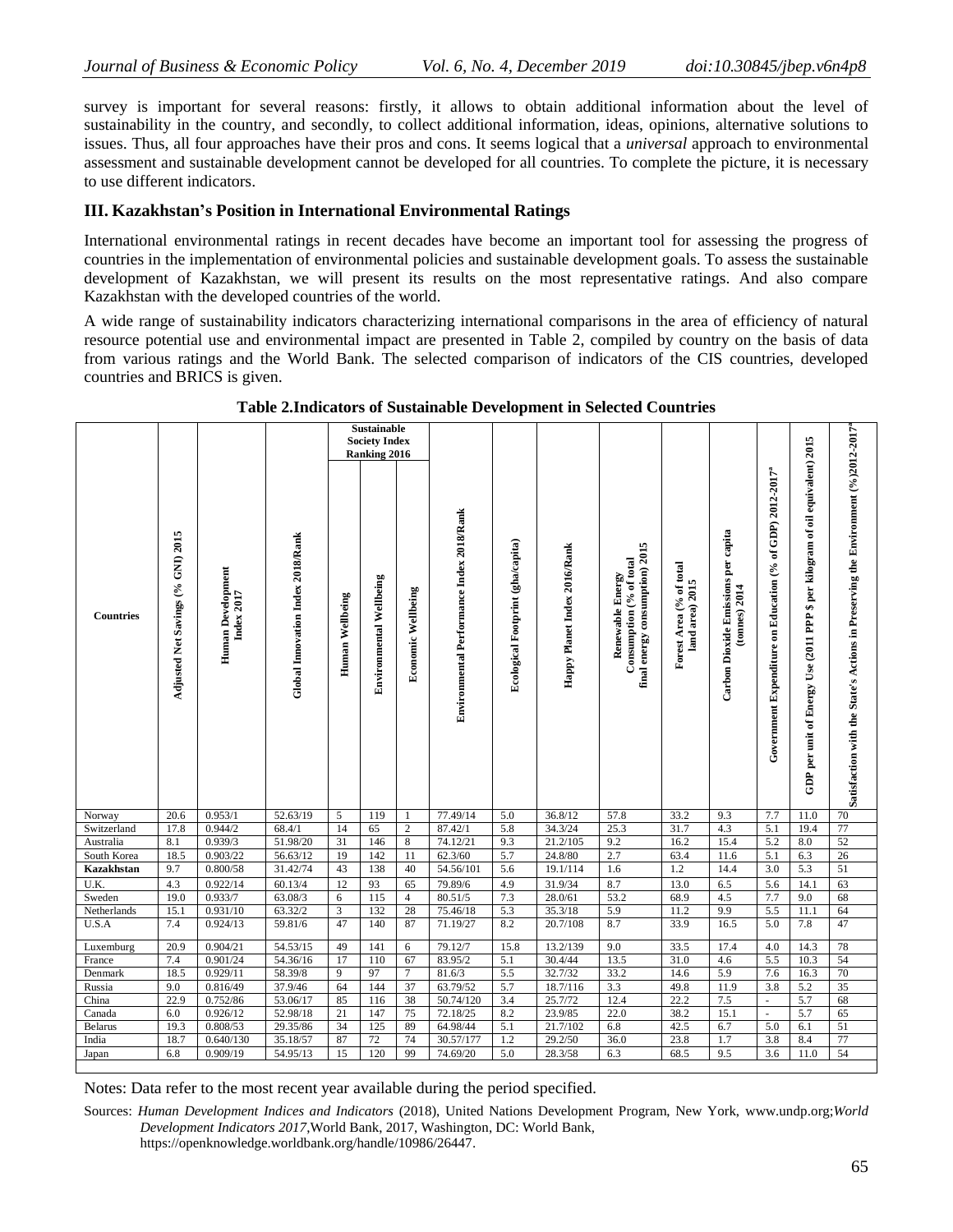World experience shows that countries with large depleted natural capital can compensate for such depletion by increasing savings, increasing spending on health and education, etc. Examples of such countries are Norway, Canada, the United Kingdom, which have positive values of adjusted net savings (see Table 2). Particularly impressive is the example of Norway, which has a high-adjusted net savings index of 20.6, ranks first in the world in the human development index and at the same time actively uses its energy natural capital. Belarus (19.3%) and Sweden (19%) have a high positive index. Among the BRICS countries, China and India are the undisputed leaders: the index value is 22.9 and 18.7, respectively. Indicator systems often contain specific indicators of sustainable development presented in the Table 2. Kazakhstan has a very low proportion of forest areas in the total area of the country (1.2%). Leaders in this area are Sweden (68.9%), Japan (68.5%) and South Korea (63.4%).

The indicator systems necessarily contain indicators related to the energy sector and greenhouse gas emissions. Here, first of all, it is necessary to highlight the widely used in the World Energy Efficiency Indicator (GDP per unit of energy consumed) or its reverse indicator - energy intensity. In the CIS countries, energy efficiency is low, and it is 2~4 times less than in developed countries. Greenhouse Gas Emissions per capita are high in Russia and Kazakhstan, or 12~14 tons. However, this figure is significantly inferior to the US and Canada, respectively, 16.5 and 15.1 tons per capita in these countries. In other CIS countries, this figure is 2-3 times lower. In comparison with the world average, the share of renewable energy sources (wind, solar, hydropower, etc.) in the CIS countries is rather low. Here the leaders are Norway and Sweden with a strong potential for hydropower.

The indicators of sustainable development obtained on the basis of sociological research are quite new for the world. Typical issues in this area include "satisfaction with environmental actions" on the part of the population. In Kazakhstan, satisfaction with environmental actions is at an average level (51% of respondents). Among the CIS countries, low satisfaction with environmental protection actions in Russia (35%). South Korea also shows low satisfaction (26% of respondents).

The *Adjusted Net Savings Index* of the World Bank appears to be the most developed in theoretical terms, with a good statistical base and calculation capacity at the country and regional levels. From the perspective of sustainable development, it is essential to correct the traditional gross savings ratio: the depletion of natural capital (energy and mineral resources, as well as the balance of forest resources) and damage from environmental pollution, including human health (CO2 and particulate matter emissions), are deducted. The "anti-resource" orientation of the adjusted net savings index is obvious: the exploitation of natural resources worsens this indicator. An important advantage of adjusted net savings as an aggregate indicator of sustainable development is its annual calculation for all countries of the world and publication in the World Bank directories of "World Development Indicators". This indicator is already being used by some countries as an official indicator at the macro level. In Kazakhstan, in 2016, the true savings index was negative (-2.3 % of GNI), largely due to the depletion of natural resources.

Calculations published by the World Bank on the basis of the adjusted net savings methodology for all countries showed a significant discrepancy between traditional economic and environmentally adjusted indicators. In Kazakhstan, with formal economic growth, natural capital is being "eaten up" and nature is being degraded, and environmental correction leads to a significant reduction in traditional economic indicators up to negative values of their growth. The comparison of adjusted net savings of Kazakhstan and individual countries is also significant. In developed countries, this figure is 20.6 per cent. World experience shows that countries with large depleted natural capital can compensate for such depletion by increasing savings, increasing spending on education, etc. Norway, Canada, the United States, and the United Kingdom have positive values of adjusted net savings.

Of course, the adjusted net savings index has a number of disadvantages: it does not take into account some important externalities for both positive and negative (damage from land degradation, benefits from ecosystem services, etc.). Nevertheless, this index is important because it tries to give an aggregate assessment of sustainable development, showing the need to compensate for the depletion of natural capital through increased investment in human and physical capital. In practical terms, the index shows the feasibility of creating special funds such as the Fund of Future Generations, which are available in Norway, the United States, and some of oil-producing countries. Such funds are formed at the expense of fixed contributions from the production of dwindling fuel and energy resources to ensure the future development of the country.

Another integral indicator - the *Human Development Index* (HDI) - has received wide official recognition in the world. Today in Kazakhstan there are many different external and internal problems. The status of an energy-producing country, which previously contributed to economic growth, is now a major challenge. Kazakhstan's economy is heavily dependent on energy exports. In the last decade, the main motive of all transformations and reforms in various spheres of society is the rejection of the so-called "oil needle" and the transition to innovative economic development, in other words, the transition to a "green economy".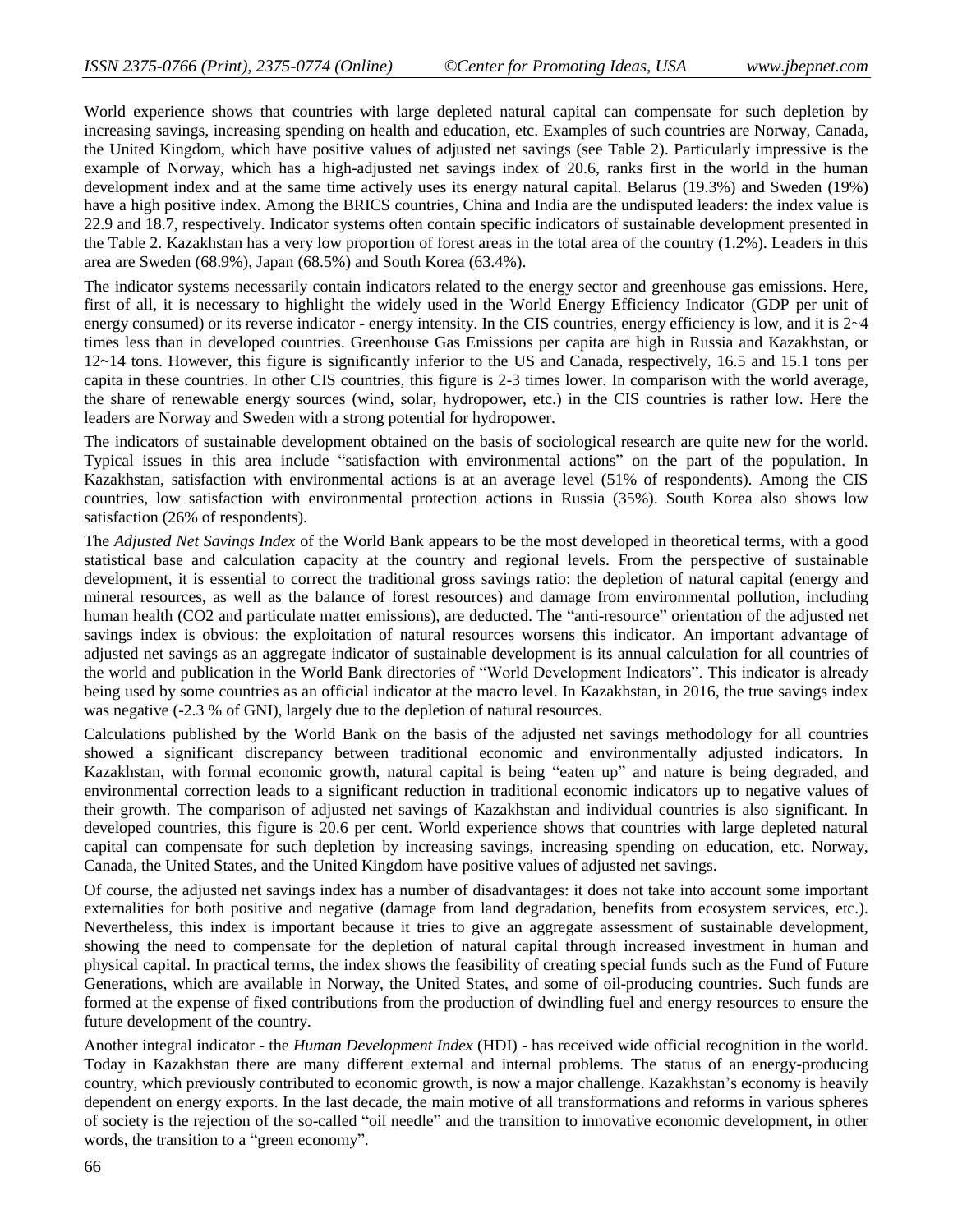One of the key factors of the innovative economic model is the human capital, which is the driving force of intensive and at the same time, sustainable economic growth, it includes not just the labor force, but also the system of knowledge accumulation, information support of professional activities, as well as the quality of life in the work of each person. The Human Development Index is valuable, at the moment, in connection with the global need for innovation. The higher the level of human development in a country is, the greater the potential for innovation. The economy based on innovations is focused on creation and introduction of essentially new samples of production, new or improved technological processes. Such an economy requires from people, labor collectives, social communities new competencies, new professional and social qualities, properties of human potential, higher all-round human development. It can be noted that the development and improvement of human potential, the quality of life of the population can be achieved only if the transition to a more active introduction of innovations, scientific achievements, the use of new energy and resource-saving technologies, updating the technological base of the entire economy. The problem of formation of human potential susceptible to new developments, innovations, ready for active inclusion in scientific and production processes in the conditions of rapidly changing technologies comes to the fore in the innovative economy. Despite the improvement of Kazakhstan's position in the Human Development Index in 2017 by 2 points compared to 2016, this is a fairly low figure. For clarity, Table 2 presents the results of the top three countries in the world in this ranking.

*Global Innovation Index* is an annual study conducted by a consortium of Cornell University (USA), the School of Business (France) and the World Intellectual Property Organization(WIPO). By ranking analyzes the growing share of innovations that are created through global innovation networks, which serve as proof that in the face of growing crossborder exchange of knowledge and talents in the broadest possible application of the results of global innovation. There is ample opportunity to deepen cooperation in private and public R&D to enhance future economic growth. National innovation policies should be more directly aimed at promoting international cooperation and cross-border dissemination of knowledge. The new international governance structures should also seek to increase technology transfer and diffusion to developing countries.

In some cases, low indicators of the environmental component of integrated indices lower the position of Kazakhstan in a particular rating. For example, in the *Global Innovation Index* (total of 74) for sub-index of "environmental sustainability" Kazakhstan occupied the 107th place in 2018 that, in general, worsened the country's place in the final index. This sub-index measures GDP per unit of energy produced, the *Environmental Performance Index* and the number of ISO 14001 environmental management certificates issued. At the same time, the place of our country was much higher in most profile indicators (for example, Business environment, Research andDevelopment (R&D), Information &Communication Technologies (ICTs), Investment, Knowledge Workers, government's online service and others). The *GII Indicators* are grouped into innovation inputs and outputs. Kazakhstan to 2018 is a 55 place for innovation inputs, 91 for innovation outputs and 111 forefficiency. If we compare Kazakhstan's performance with other countries, Kazakhstan is ranked 19th among the 34 upper-middle-income countries in the GII 2018, 3rd among the 9 countries in Central and Southern Asia. South Korea in this ranking occupies a fairly high position – 12th place (2018), but in the *Global Innovation Index* (Bloomberg), South Korea has been leading for several years. This is a vivid example of how the emphasis on different indicators affects the overall ranking of the country. Innovation is not the only way to raise the country's economy, but if the country is doing well with innovation, then the innovation economy is becoming more intensive.

Attempts to calculate integrated indicators of sustainable development, based primarily on environmental parameters, are being made quite actively in the world. Here it should be noted constructive index The *Ecological Footprint*, which is calculated and published in the Global Report of the World Wildlife Fund. The quantitative indicators of this index by country are shown in Table 2. The ecological footprint reflects an assessment of the area of bio-productive land on the planet and the measurement of human needs for these bio-productive lands. The Ecological Footprint is expressed in global hectares (per capita) and shows the number of conditional hectares of territory necessary to ensure human life with the current level of consumption and disposal of waste. Calculations of Ecological Footprint show critical for the biosphere "instability" of human development and the global economy - now this index exceeds the bio-capacity of the planet by more than 50%. Since 1961, the Ecological Footprint has steadily increased and in the mid-1970s exceeded the assimilation capacity of the biosphere. During this period, the biopotential in the world has more than halved. Now humanity uses 1.5 planets to support its activities.

Luxembourg (15.8 ha), Australia (9.3 ha) and the United States (8 ha) have a particularly significant impact on the biosphere. In most European countries, the Ecological Footprint is in the range from 5 to 7 hectares. However, it should be noted that the index of the CIS countries over the world (3.3 hectares) - 1.4~1.7 times, which is primarily due to the significant emission of greenhouse gases by these countries.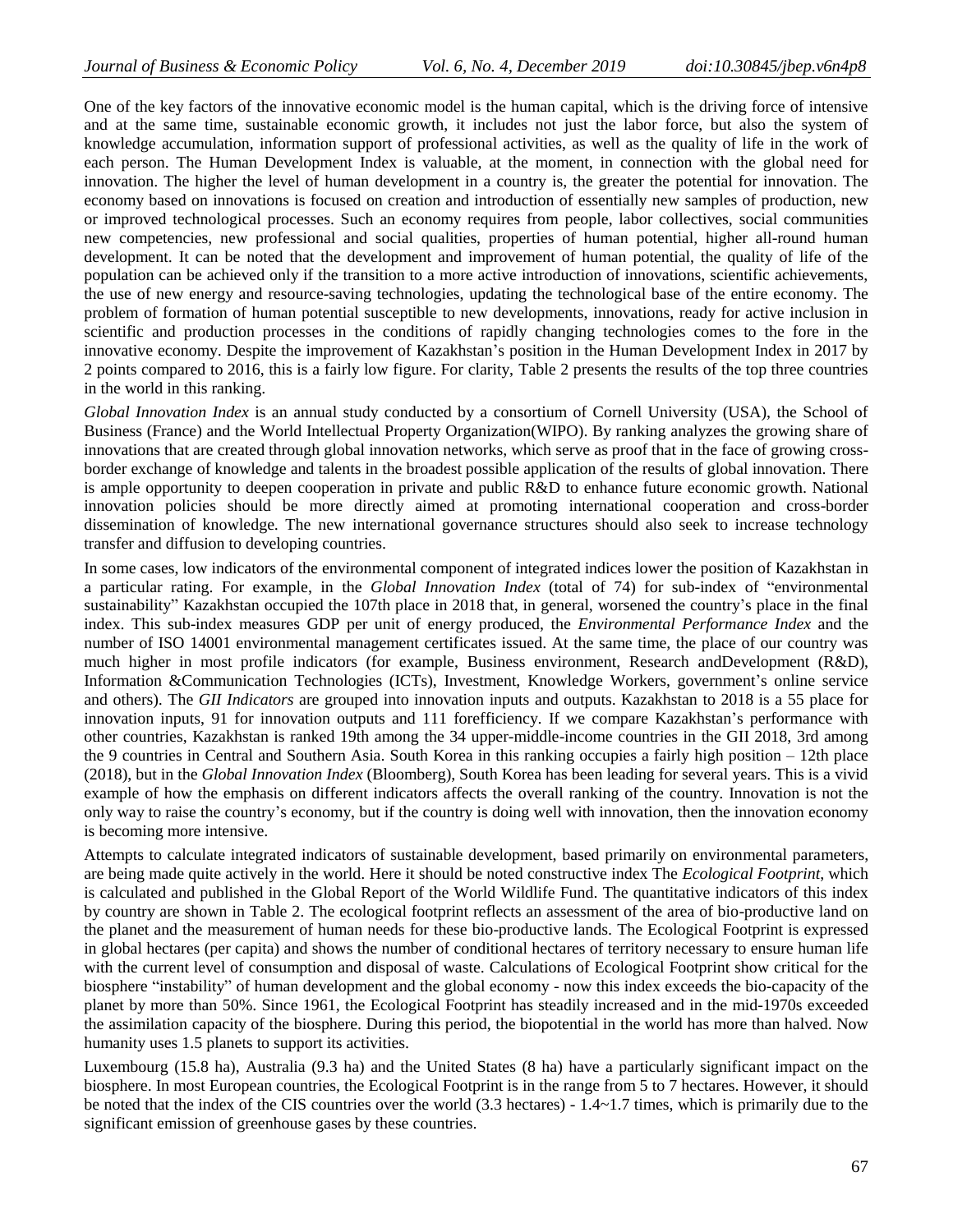*Sustainable Society Index 2016* clearly demonstrates the low level of environmental well-being of Kazakhstan (138 position), while the indicators of social (43 position) and economic (40 position) well-being are satisfactory.

*Environmental Performance Index* is one of the most reputable in the world. It is used by the UN to assess progress towards the 2030 Sustainable Development Goals and the implementation of the Paris climate agreement. The index is calculated on the basis of indicators belonging to nine problem categories (impact on health, air quality, water resources, biodiversity and habitats, climate and energy, etc.). The index assesses the state of ecosystems and the quality of the environment. In 2014 and 2016, the rating was based on 20 indicators, while maintaining the same problem categories. a number of new indicators were used to calculate the index, as a result of which the weight of the categories changed. In 2018, the index is calculated on the basis of 24 indicators in 10 categories with a focus on indicators such as climate and energy, biodiversity and habitats, air quality. Changes in the indicators on which the rating is calculated lead to the fact that it is not possible to compare the results of the country in dynamics. However, 101 place of Kazakhstan in 2018 among 180 countries indicates environmental vulnerability.

The world's largest database of cities and countries,Numbeo published statistics on the level of pollution of the environment around the world (Pollution Index for Country) – reverse ranking. Experts estimate how much each country harms itself, as well as how much its ecology spoils the environment of the entire planet. The first indicator is based on data from the World Health Organization and feedback from people who have visited the country. The second is an index calculated according to a complex scheme, which includes data not only from the WHO, but also from a huge number of environmental organizations. It is worth noting that the concept of "environmental pollution" includes air, water and soil pollution. Kazakhstan takes the 25th place out of 106 countries in this ranking of 2019, and South Korea is 64th place. In the international index of happy planet (*Happy Planet Index 2016*) Kazakhstan occupies 114 ranks from 140 countries. This index consists of three indicators such as life satisfaction, life expectancy and ecological footprint.

Many countries have developed their systems or integrated indicators of sustainable development. Kazakhstan also attempted to develop an index. Based on the OECD methodology, the integrated indicator "Better Life Index", Kazakhstan in 2017 calculated the quality of life index (HIC). ICW is a system of indicators on 11 aspects of wellbeing chosen by the OECD to characterize the country's development process. The OECD considers the development process not only as an improvement of material or economic well-being, but also as an expansion of the "opportunities" of a person, that is, the opportunities to live a long and healthy life, to do more useful things. In recent decades, Kazakhstan has achieved considerable success in improving the quality of life of the population. At the same time, according to the indicators included in the ICW, calculated according to the OECD methodology, Kazakhstan has not yet reached the average values in comparison with the OECD countries.

| Criteria         | <b>Result</b>                                                                             |
|------------------|-------------------------------------------------------------------------------------------|
| <b>Housing</b>   | In 2017, the housing conditions of the population in the Republic of Kazakhstan have not  |
|                  | changed. On average, there were 0.8 rooms per person, which is less than the OECD         |
|                  | average of 1.8 rooms.                                                                     |
| <b>Income</b>    | The average adjusted net income of the household after taxes was us \$9,517 per year      |
|                  | (PPP), and the average for OECD countries was us \$30,563 per year.                       |
| Work             | In terms of employment, more than $74\%$ of the population aged $15-64$ in Kazakhstan had |
|                  | paid employment, which was significantly higher than the average employment rate in       |
|                  | OECD countries (67%). About 81 per cent of men had paid jobs and 74 per cent of           |
|                  | women. At the same time, only a small share $(1.5%)$ of workers in Kazakhstan had an      |
|                  | increased working day compared to 12.6% - on average in OECD countries.                   |
| <b>Education</b> | 84.5% of the adult population of Kazakhstan aged $25 \sim 64$ has complete secondary      |
|                  | education (according to the 2009 census), which is significantly higher than the OECD     |
|                  | average (74%). As for the quality of education, according to the latest data of the OECD  |
|                  | International Program for the assessment of educational achievements of students (PISA,   |
|                  | 2015), the average student in Kazakhstan is gaining 448 points in the quality of reading, |
|                  | knowledge in mathematics and science, which is slightly below the OECD average (486       |
|                  | points).                                                                                  |
| <b>Health</b>    | In terms of population health, life expectancy at birth in Kazakhstan in 2017 was 73      |
|                  | years, which is 7.2 years less than the OECD average (80.1 years). Life expectancy for    |
|                  | women was 76.9 years and for men 68.7 years.                                              |
| <b>Ecology</b>   | In Kazakhstan, PM 2.5 content of small solid particles that can enter even the deepest    |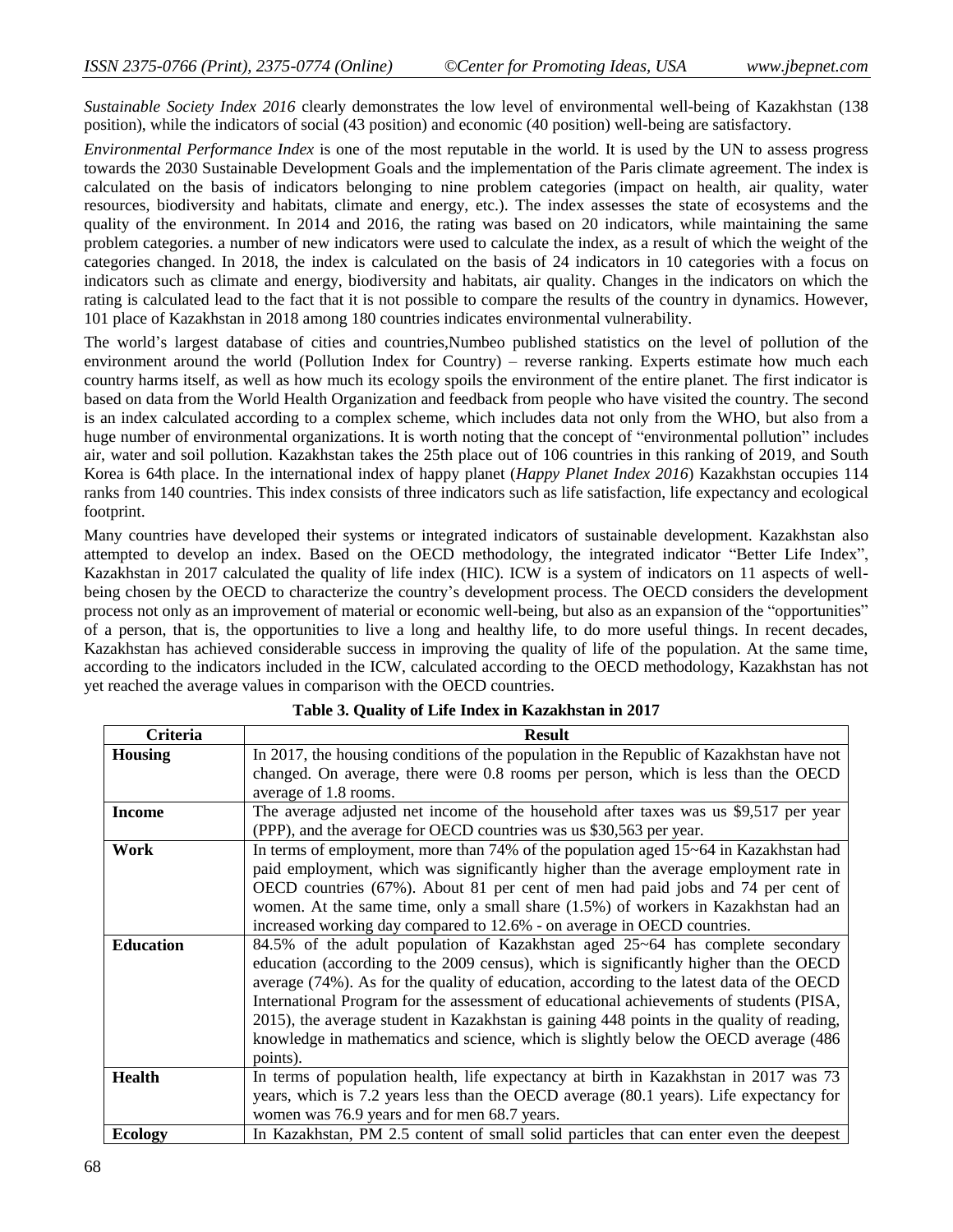|                          | part of the lungs (PM 2.5 index) is 20 micrograms per cubic meter, which is higher than<br>the OECD average (14 micrograms per cubic meter). 85% of the population is satisfied<br>with the quality of water used in Kazakhstan, which is higher than the OECD average<br>$(81\%)$ . |
|--------------------------|--------------------------------------------------------------------------------------------------------------------------------------------------------------------------------------------------------------------------------------------------------------------------------------|
|                          |                                                                                                                                                                                                                                                                                      |
| <b>Society</b>           | As for the social sphere, Kazakhstan is characterized by a moderately high sense of                                                                                                                                                                                                  |
|                          | involvement in society and a moderately high level of people's participation in public                                                                                                                                                                                               |
|                          | life: 91% of the population of Kazakhstan are sure that they have someone to rely on in                                                                                                                                                                                              |
|                          | difficult times, this is significantly more than the OECD average (89%).                                                                                                                                                                                                             |
| <b>Civil Rights</b>      | Voter turnout (an indicator of public trust in the government and citizens' participation in                                                                                                                                                                                         |
|                          | political life) during the last elections to the maslikhats was 72%, which is higher than                                                                                                                                                                                            |
|                          |                                                                                                                                                                                                                                                                                      |
|                          | the OECD average (69%).                                                                                                                                                                                                                                                              |
| <b>Life Satisfaction</b> | In general, Kazakhstanis are no less satisfied with their lives than the average resident of                                                                                                                                                                                         |
|                          | the OECD countries: in Kazakhstan, 72% of respondents believe that during the day they                                                                                                                                                                                               |
|                          | experience more positive emotions (a sense of calm and confidence, pride in the                                                                                                                                                                                                      |
|                          | achievements, joy, etc.) than negative ones (pain, anxiety, sadness, boredom, etc.). This                                                                                                                                                                                            |
|                          | is above the OECD average (65%).                                                                                                                                                                                                                                                     |
| <b>Security</b>          | According to the latest data, more than 91% of the population of Kazakhstan noted that                                                                                                                                                                                               |
|                          | they feel safe walking the streets at night, which is much higher than in the OECD                                                                                                                                                                                                   |
|                          | countries $(69\%)$ .                                                                                                                                                                                                                                                                 |
| <b>Work/Leisure</b>      | In 2017, the number of employees working 50 hours or more per week in Kazakhstan                                                                                                                                                                                                     |
|                          | was 1.5%, when 13% of employees work overtime in OECD countries.                                                                                                                                                                                                                     |

Source: [www.stat.gov.kz.](http://www.stat.gov.kz/)

The analysis of Kazakhstan's place in the international environmental ratings revealed a number of factors influencing its position and, at the same time, not always providing an objective description of the environmental situation. First of all, it is sometimes a very complex and not always a transparent method of calculating some indices. The use of complex formulas leads to the fact that the country's place in the final ranking differs significantly from its position determined by individual indicators included in it. This, to some extent, "hides" real environmental problems or, on the contrary, does not allow to record, including at the international level, the progress made in certain areas.

Kazakhstan's place in the global rankings and its strengths and weaknesses of environmental development will reflect the state of environmental capacity, environmental management and policy of our country in the field of environment. Cross-country comparisons show that Kazakhstan lags behind the leading countries in many areas of environmental development.

| <b>Weakness</b>                                  | Strength                                                   |
|--------------------------------------------------|------------------------------------------------------------|
| 1. Ecological state of the country: high rate of | 1. Significant improvement in the human development        |
| Ecological Footprint and high level of carbon    | index: Kazakhstan is among the countries with very high    |
| dioxide emissions.                               | human development.                                         |
| 2. Low energy efficiency.                        | 2. Creating a good business environment: the 34th place on |
| 3. Insufficient share of renewable energies.     | this sub-index GII.                                        |
| 4. Insufficient level of innovation.             | 3. Employment.                                             |
| 5. Low education costs.                          | 4. Moderately high level of public participation.          |

**Table 4. Strength and Weakness of Kazakhstan based onSustainable Development Indicators**

Thus, the essence of the economy emerges from the above sustainable development. The economics of sustainable development isa modern ecological and economic system, emerging in the global information space, as information and knowledge areas a direct productive force that determines the ways and rates of innovation economy, the nature of technical, organizational and structural changes, and consequently, significant progress in sustainable development.

## **IV. Conclusion**

The study of the existing theoretical and methodological approaches to the formation of *Indicators of Sustainable Development*in Kazakhstan as well as modern trends in the development of such indicators is allowed to draw the following conclusions:

1. Sustainable development can be broadly defined as development that ensures economic efficiency, social justice and environmental security for present and future generations.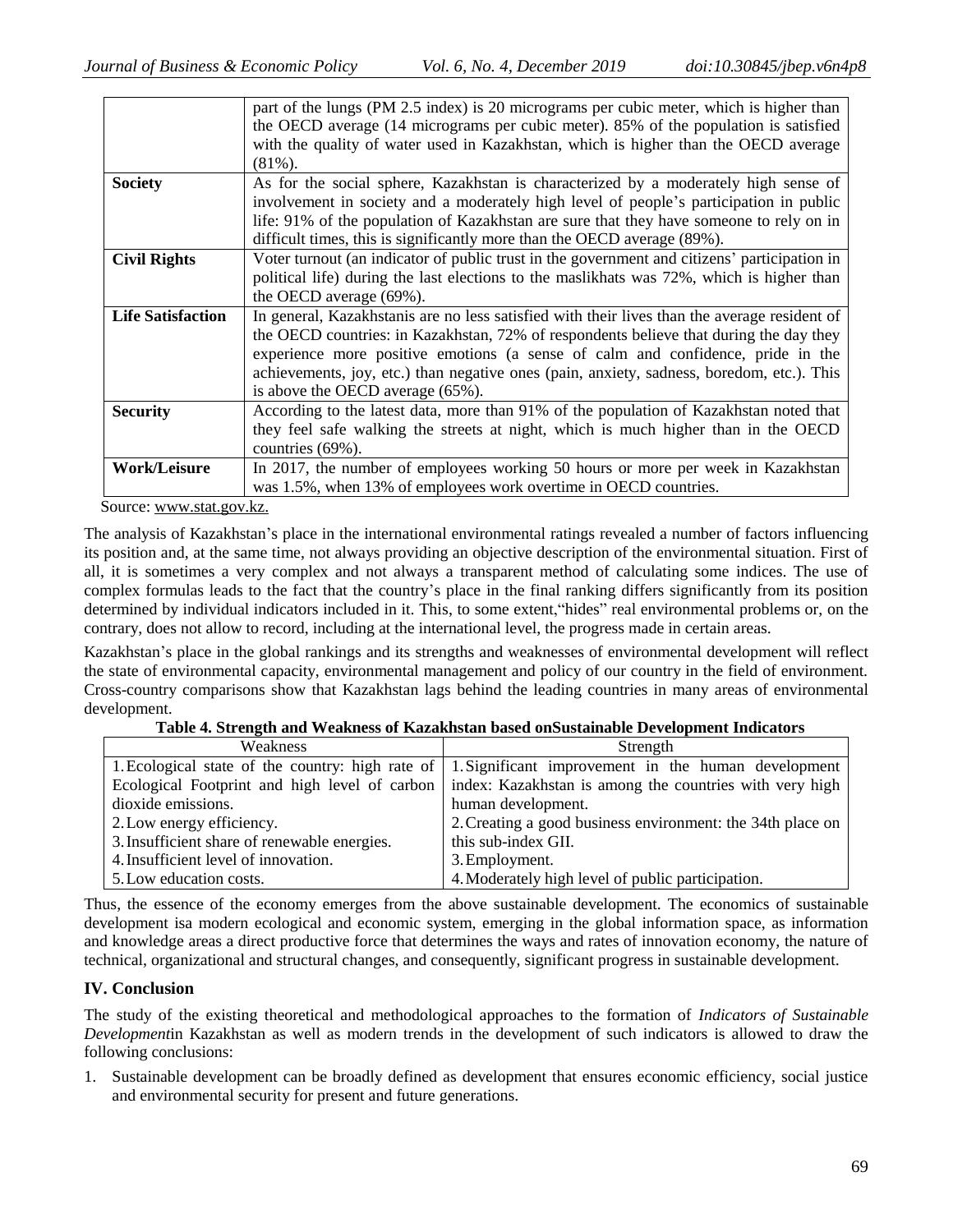- 2. Indicators of sustainable development are indicators that characterize the achieved level of social, economic and environmental sustainability of socio-economic systems in the dynamics and the degree of their adaptability to the influence of factors of internal and external environment. Such indicators serve as a basis for monitoring the sustainable development of economic systems.
- 3. The development of indicators of sustainable development is an important stage in the implementation of the sustainable development strategy.
- 4. There are the following main methodological approaches to assessing and monitoring the level of sustainable development of economic systems: the use of an *integrated* indicator of sustainable development; the development of a system of indicators of sustainable development; the use of special indicators; sociological survey.
- 5. Indicator systems are different types of models: "topic and sub-topic indicators", "pressure state reaction indicator", "aspect indicator", "subsystem indicator", etc.
- 6. Modern trends in the development of indicators of sustainable development of economic systems are included: the use, along with quantitative qualitative indicators obtained on the basis of the survey, including through the Internet; the lack of many methods of clear allocation of groups of social, economic, environmental and other indicators; the formation of information systems, including using the Internet, which makes the relevant information transparent and accessible to large groups of specialists and the population on a global scale.
- 7. Sustainable development indicator systems perform the following functions: (i) assess the achieved level of sustainable development, (ii) allow the use of statistical reporting data available to researchers, (iii) unify the evaluation system through the use of a limited number of "selected" indicators, (iv) allow monitoring of sustainable development in time and by levels of economic systems: global, interethnic, national, regional (territorial), local (local), large economic system (subsystem), industry, economic entity (enterprise), (v) enable the creation of databases and information systems for sustainable development, (vi) allow to provide availability of the specified information systems for wide audience by means of the internet, (vii) provide an opportunity to identify positive and negative processes taking place in the economic system, (viii) contribute to the identification of the causes of instability of the economic system, (ix) help researchers find tools and mechanisms that increase resilience, (x) facilitate the implementation of the sustainable development strategy, (xi) enable the development and introduction of new indicators as the economic system develops, and (xii) allow you to "reserve" for the future important indicators, the calculation method of which has not been developed to date.
- 8. The development of indicators of sustainable development of economic systems is based on the following basic principles: (i) mapping of strategic goals and objectives of sustainable development, (ii) hierarchy, when, for example, each section in the indicator system corresponds to certain subsections, and each subsection has a group of indicators, (iii) compliance with the system of collection and processing of information used in the state statistical reporting, (iv) flexibility, i.e., the ability to develop and introduce new indicators, (v) limited number of indicators reflecting the most significant trends towards sustainable development, (vi) universality, i.e., possibility to use in various program documents, (vii) integrated approach, i.e., reflection of social, economic and environmental aspects of sustainable development.
- 9. The main criteria that can be used as a basis for the development of indicators of sustainable development of economic systems are economic efficiency, social equality and environmental safety for existing and future generations<sup>15</sup>.
- 10. Far from satisfactory overall situation in the international environmental arena of Kazakhstan makes it necessary to take urgent measures on many aspects of environmentally sustainable development. Kazakhstan has a huge, virtually unused resource of "greening" the economy and improving energy efficiency, which in case of progress can create good prospects for improving the environment and environmental development. The importance of this direction is evidenced by the priorities of Kazakhstan's environmental policy, set out in the documents of the Concept for the Transition of the Republic of Kazakhstan to the "green economy"<sup>16</sup> and the laws of the Republic of Kazakhstan "On Energy Saving and Energy Efficiency"<sup>17</sup>. Environmental parameters are becoming an increasingly important component of the positioning of a country on the world stage, the competitiveness of regions, cities and companies. This has become a clear global trend, judging by the rapid surge of the "industry" of international and domestic environmental ratings over the past  $10~15$  years. The use of quantitative indicators and indexes for assessing the effectiveness of environmental policies and sustainable development will continue to develop rapidly,

 $\overline{a}$ 

<sup>&</sup>lt;sup>15</sup> Lagodich, L. V. (2014), "Measurement of sustainable development: problems of theory, methodology, practice", *Economics and Management*, Vol. 40, No. 4, pp. 4-7(in Russian).

<sup>&</sup>lt;sup>16</sup> The concept of transition of the Republic of Kazakhstan to "green economy" approved by the decree of the President of the Republic of Kazakhstan dated May 30, 2013, No. 577 (in Russian).

<sup>&</sup>lt;sup>17</sup>On Energy Saving and Energy Efficiency Law of the Republic of Kazakhstan, No. 541-IV of 13 January 2012 (in Russian).